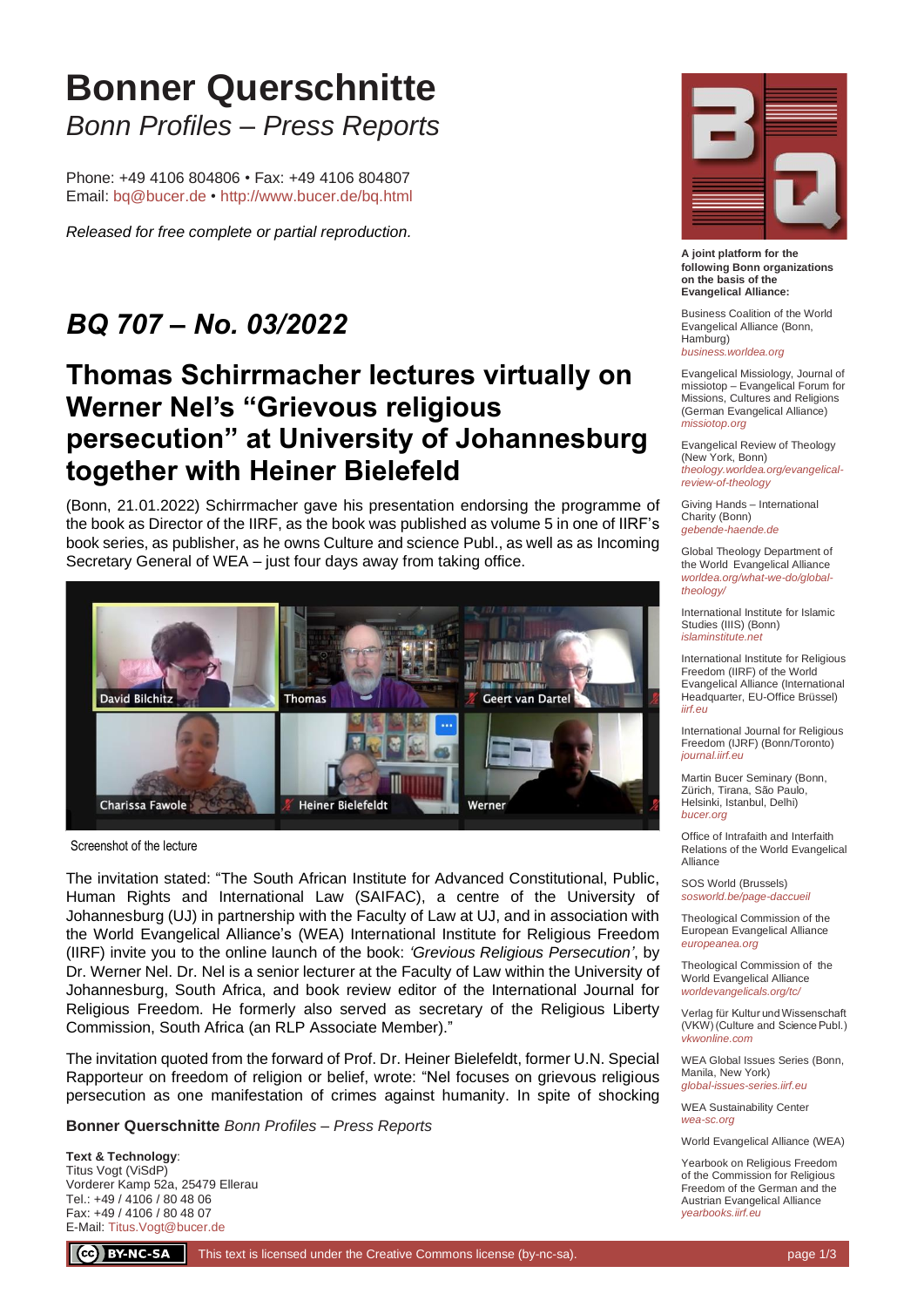## **Bonner Querschnitte** *Bonn Profiles – Press Reports*

reports in recent years about massscale atrocities, the issue of religious persecution so far has received comparatively limited attention in academic literature. By meticulously putting together the various elements that jointly define religious persecution, Nel's dissertation fills a frequently felt gap. Moreover, he reminds us that humanity cannot remain silent about manifestations of grievous religious persecution, which after all are crimes against humanity as a whole. International criminal law must be applied to overcome the gloating triumph of perpetrators over their victims."

The event was hosted by Prof David Bilchitz, Director of SAIFAC, along with Dr Mispa Roux, Co-Director of SAIFAC.

The programme of the book launch:

- Chair: Charissa Fawole (Post-Doctoral Research Fellow at SAIFAC, charissa@saifac.org.za);
- Prof. Dr. Thomas Schirrmacher Director of the International Institute for Religious Freedom; also Publisher of the book; incoming Secretary General of WEA;
- Author, Dr Werner Nel;
- Prof. Dr. Heiner Bielefeldt former UN Special Rapporteur on Freedom of Religion or Belief;
- Prof. Dr. Christof Sauer Co-Director of the IIRF and co-supervisor for Werner's doctoral study;
- Questions and answers.

#### *Bibliographical Details:*

• Werner Nicolaas Nel: *Grievous religious persecution: A conceptualisation of crimes against humanity of religious persecution*. Religious Freedom Series Vol. 5: Verlag für Kultur und Wissenschaft (VKW) – Culture and Science Publ.: Bonn, 2021. 496 pp. ISBN 978-3-86269-204-0.

**Bonner Querschnitte** *Bonn Profiles – Press Reports*

**Text & Technology**: Titus Vogt (ViSdP) Vorderer Kamp 52a, 25479 Ellerau Tel.: +49 / 4106 / 80 48 06 Fax: +49 / 4106 / 80 48 07 E-Mail: [Titus.Vogt@bucer.de](mailto:Titus.Vogt@bucer.de)



The South African Institute for Advanced Constitutional, Public, Human Rights and International Law<br>(SAIFAC), a centre of the University of Johannesburg (UJ) in partnership with the Faculty of Law at UJ,<br>and in association

#### Grievous religious persecution: a conceptualisation of crimes against humanity of religious persecution (2020) Authored by Dr Werner Nel.

Authored by **IV Werner Nel.**<br>  $\blacksquare$  The Counter of the Counterpart of the Counterpart of the Counterpart of the Counterpart of the Counterpart of the Counterpart of the Counterpart of the Counterpart of the Counterpart o

From the foreword by Prof. Dr. Heiner Bielefeldt, former U.N. Special Rapporteur on fre religion or belief.<br>Dr Werner Nicolaas Nel is a senior lecturer at the Faculty of Law within the University of<br>Johannesburg, South Africa, and book review editor of the International Journal for Religious<br>Freedom. Read mor

**DATE:** 25 February 2021<br>TIME: 14:00 - 15:30 (Pretoria time, GMT + 2 / UTC+02:00)

IMEE: 11:000 = 15:30 (Pretoria Gime, Gm1 + z / OTC+02:00)<br>https://us02web.zoom.us/j/89211972493?pwd=STM1ZEswaTZyaXZOcjE2NG9vUnpPZz09<br>MEETING (D: 892 1197 2493<br>PASSCODE: 768608





**A joint platform for the following Bonn organizations on the basis of the Evangelical Alliance:**

Business Coalition of the World Evangelical Alliance (Bonn, Hamburg) *[business.worldea.org](https://business.worldea.org/)*

Evangelical Missiology, Journal of missiotop – Evangelical Forum for Missions, Cultures and Religions (German Evangelical Alliance) *[missiotop.org](http://www.missiotop.org/)*

Evangelical Review of Theology (New York, Bonn) *[theology.worldea.org/evangelical](https://theology.worldea.org/evangelical-review-of-theology/)[review-of-theology](https://theology.worldea.org/evangelical-review-of-theology/)*

Giving Hands – International Charity (Bonn) *[gebende-haende.de](http://www.gebende-haende.de/)*

Global Theology Department of the World Evangelical Alliance *[worldea.org/what-we-do/global](https://worldea.org/what-we-do/global-theology/)[theology/](https://worldea.org/what-we-do/global-theology/)*

International Institute for Islamic Studies (IIIS) (Bonn) *[islaminstitute.net](http://www.islaminstitute.net/)*

International Institute for Religious Freedom (IIRF) of the World Evangelical Alliance (International Headquarter, EU-Office Brüssel) *[iirf.eu](http://www.iirf.eu/)*

International Journal for Religious Freedom (IJRF) (Bonn/Toronto) *[journal.iirf.eu](http://journal.iirf.eu/)*

Martin Bucer Seminary (Bonn, Zürich, Tirana, São Paulo, Helsinki, Istanbul, Delhi) *[bucer.org](http://www.bucer.org/)*

Office of Intrafaith and Interfaith Relations of the World Evangelical Alliance

SOS World (Brussels) *[sosworld.be/page-daccueil](http://www.sosworld.be/page-daccueil/)*

Theological Commission of the European Evangelical Alliance *[europeanea.org](http://www.europeanea.org/)*

Theological Commission of the World Evangelical Alliance *[worldevangelicals.org/tc/](http://www.worldevangelicals.org/tc/)*

Verlag für Kultur und Wissenschaft (VKW) (Culture and Science Publ.) *[vkwonline.com](http://www.vkwonline.com/)*

WEA Global Issues Series (Bonn, Manila, New York) *[global-issues-series.iirf.eu](https://iirf.eu/journal-books/global-issues-series/)*

WEA Sustainability Center *[wea-sc.org](http://www.wea-sc.org/)*

World Evangelical Alliance (WEA)

Yearbook on Religious Freedom of the Commission for Religious Freedom of the German and the Austrian Evangelical Alliance *[yearbooks.iirf.eu](http://yearbooks.iirf.eu/)*